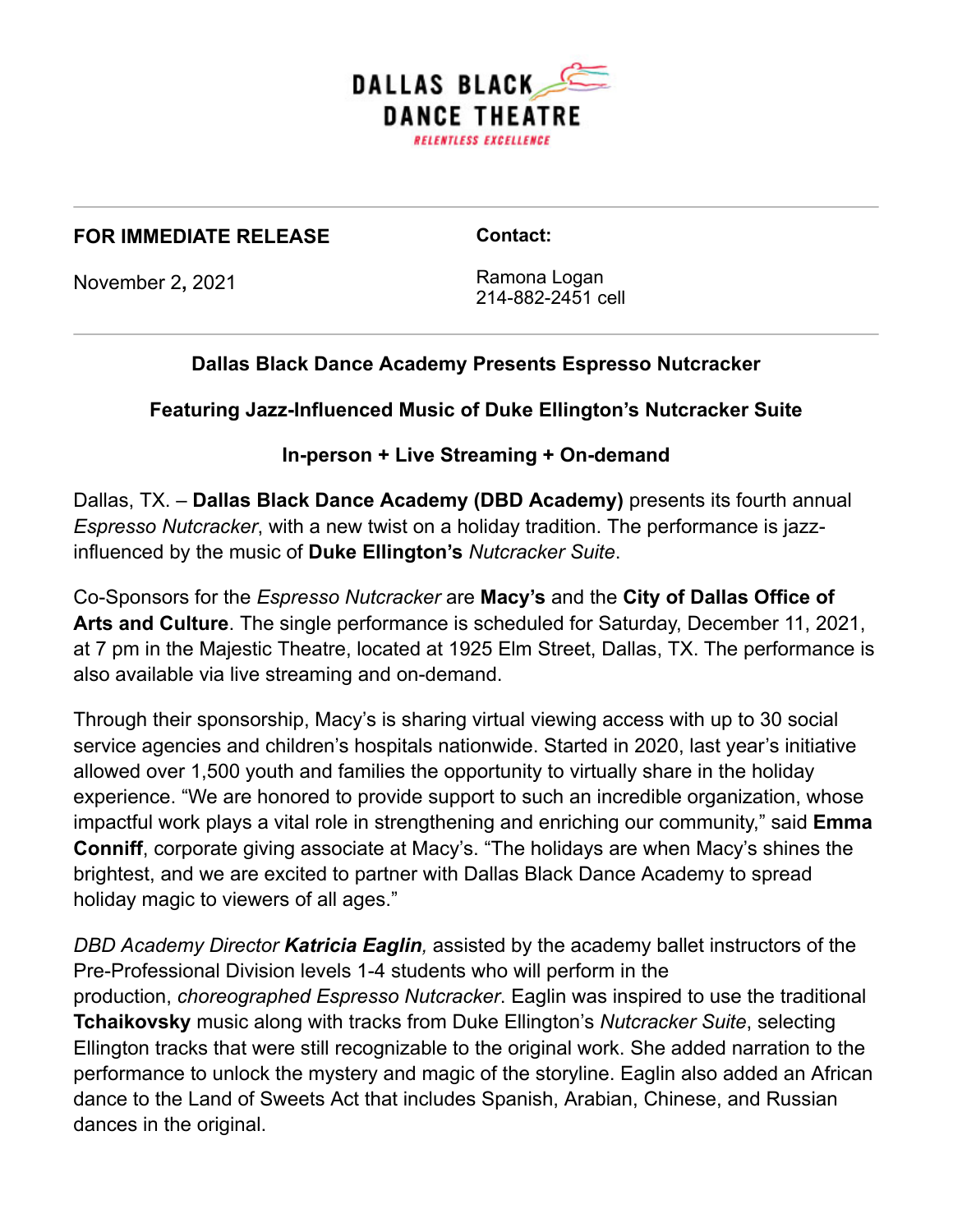"I was inspired to create and produce the *Espresso Nutcracker* for Dallas Black Dance Academy so our academy students could be involved in the Nutcracker tradition," said Katricia Eaglin. "We're excited to have our students re-enter the theatre and share how they have grown while training virtually during the 2020-2021 season!" The DBD Academy 2021- 2022 classes are dual with students learning at **Dallas Black Dance Theatre (DBDT)** studios and virtually. DBD Academy is the official school of DBDT.

The original *Nutcracker Ballet,* choreographed by Marius Petipa and Lev Ivanov with a score by Pyotr Ilyich Tchaikovsky, is one of the most famous ballets in the world. It tells the story of young Clara's magical journey on Christmas Eve. Many dance academies bring in professionals to dance key Nutcracker roles, but Dallas Black Dance Academy students will dance all the key parts, such as the Sugar Plum Fairy and the Snow Queen. DBDT professional dancers will dance the adult characters of the Mother, Father, and Drosselmeyer.

# **NO SUBSCRIPTIONS OR GROUP DISCOUNTS FOR THE 45TH SEASON**

Dallas Black Dance Theatre is limiting seating capacity to allow for social distancing in accordance with CDC guidelines. Because of limited ticket availability, DBDT will not be able to give discounts on groups or subscriptions this year.

### **ESPRESSO NUTCRACKER PERFORMANCE**

Saturday, December 11, 2021, 7:00 pm

Majestic Theatre

1925 Elm Street

Dallas, TX 75201

In-person tickets are \$55.

**Live streaming** tickets are \$55 per household. You can watch the live stream broadcast in real-time beginning at 7:00 pm CDT on Saturday, December 11, 2021.

The **on-demand** option is also \$55 and will be available starting at 9:00 pm CDT Saturday through Monday, December 13, 11:59 pm CST.

For more performance details visit [www.DBDT.com.](https://dbdt.com/)

### **2021 - 2022 | DBDT Season Media and Travel Sponsors**

NBC 5, *Texas Metro News, The Dallas Morning News*, American Airlines, DART, *The Dallas Weekly.*

### **2021 - 2022 | DBDT Season Media Supporters**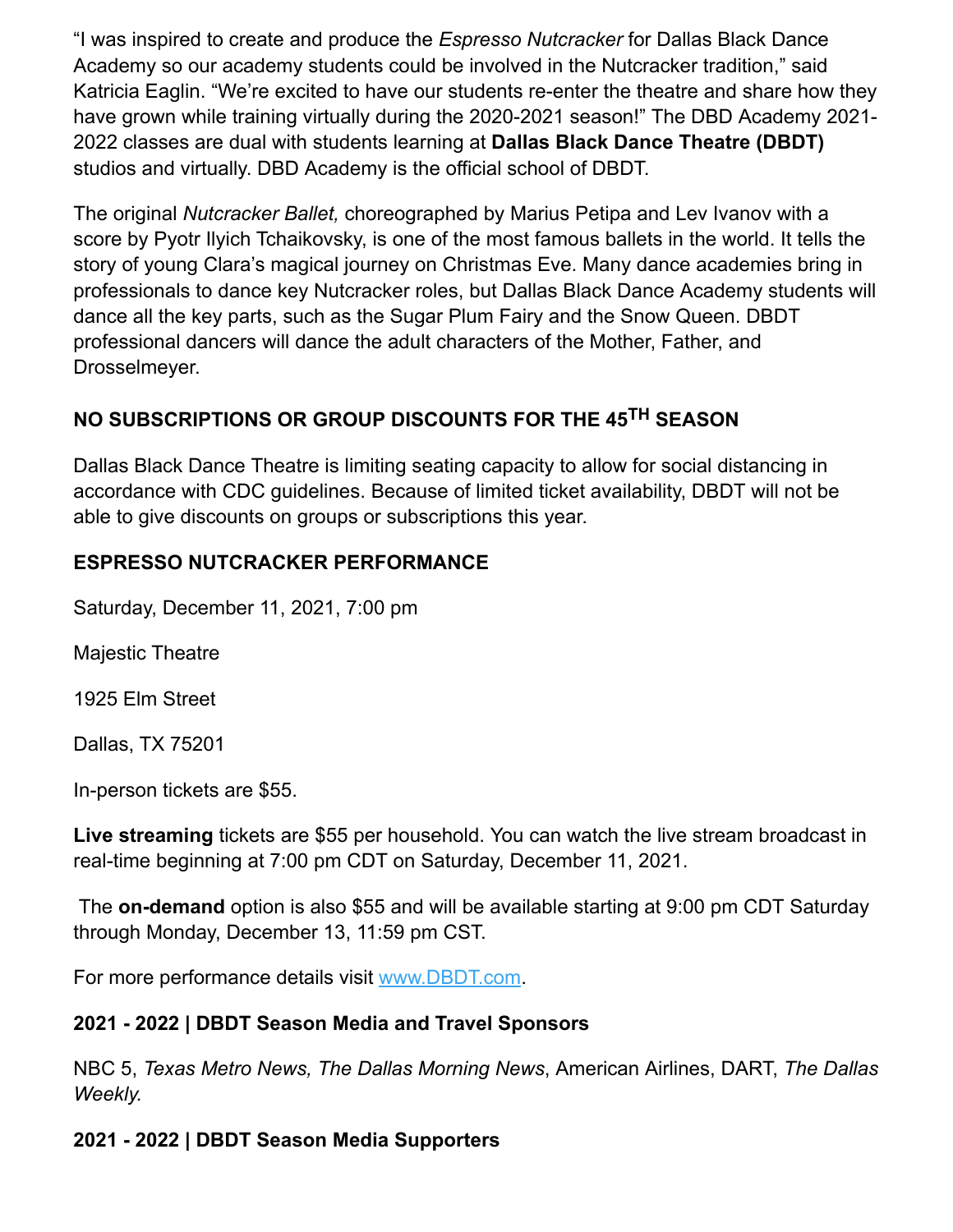*Elite News, FYI-50+, The Dallas Examiner, The Dallas Post Tribune, Trendy Africa, Arts+Culture*.

*ABOUT DALLAS BLACK DANCE THEATRE: Dallas Black Dance Theatre is an internationally recognized professional dance company that engages the cross-cultural community through contemporary modern dance presented from the African American experience. The National Endowment for the Arts designated the 45-year-old company as American Masterpiece Touring Artist in 2008. The company also received the Texas Medal of Arts Award for Arts Education in 2017.*

*As a result of COVID closures, Dallas Black Dance Theater's 44th season was entirely virtual, with many of its stage performances reimagined on film across the Dallas landscape. During the summer of 2020, Dallas Black Dance Theatre became the first professional dance company in the world to present its entire season as paid-only virtual performances, a new business model developed after the closing of live performances during the pandemic.* 

*In 2021, Jacob's Pillow Dance Festival commissioned Darrell Grand Moultrie to choreograph the new work LIKE WATER for Dallas Black Dance Theatre as the inaugural recipient of the Joan B. Hunter New Work Commission in a world premiere at the prestigious dance festival.* 

*As Dallas' oldest and largest professional dance company, Dallas Black Dance Theatre ranks as the 10th largest minority arts organization in America and the fourth largest black dance company in the nation.* 

*Ann Williams founded Dallas Black Dance Theatre in 1976. Melissa M. Young took the helm as Artistic Director in 2018 after starting at the company as a dancer in 1994. Zenetta S. Drew has led the administrative side of the company since 1987 as Executive Director following a volunteer assignment for the dance company.*

*The mission of Dallas Black Dance Theatre is to create and produce contemporary modern dance at its highest level of artistic excellence through performances and educational programs that bridge cultures and reach diverse communities.*

*The virtuosic dancers of Dallas Black Dance Theatre have mesmerized 5 million arts patrons across 16 countries, including two Olympic Cultural events. Five performing companies comprise Dallas Black Dance Theatre and its training Academy. Dallas Black Dance Theatre consists of 14 full-time salaried dancers performing a mixed repertory of modern, jazz, African, and spiritual works by national and international choreographers. DBDT: Encore! features 10 artists of rising excellence from across the nation who support Dallas Black Dance Theatre's growing local and regional educational outreach. 2.7 million students, grades K-12, have experienced the dance company's performances and educational outreach programs.* 

*Dallas Black Dance Academy, the official school of Dallas Black Dance Theatre, celebrates 48 years of delivering dance instruction to a community of diverse backgrounds.*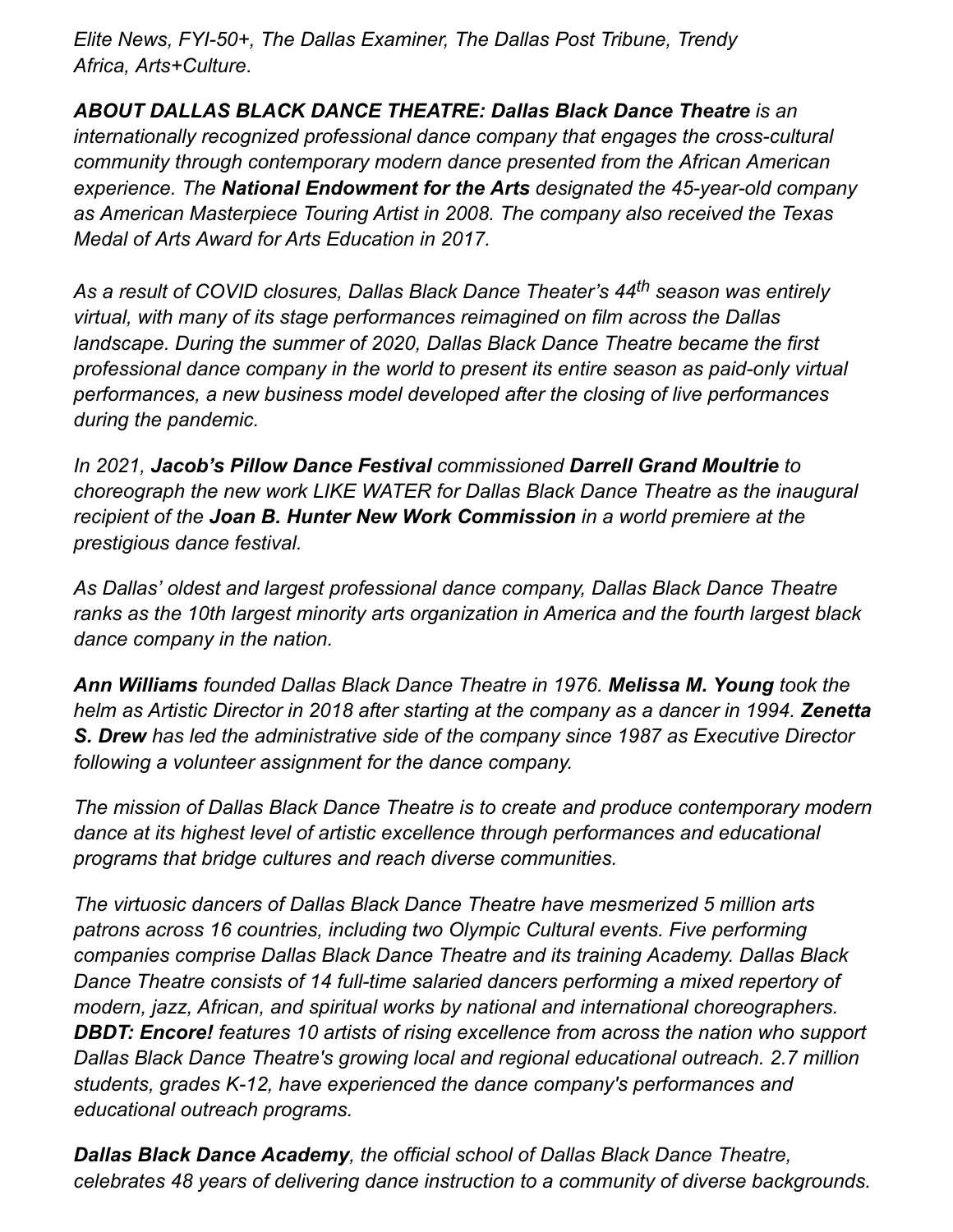*The academy was the first in the nation to train a student who received the Presidential Scholar Award in Dance in 1980. More than 500 students participate weekly in 50 dance classes, including ballet, jazz, tap, modern, and African. Classes are held at Dallas Black Dance Theatre's studios and are open to students ages four to adult. The academy has three performing ensembles: Allegro Performing Ensemble, Dallas Black Dance Theatre's premier academy ensemble, Senior Performing Ensemble, and Junior Performing Ensemble.*

*Dallas Black Dance Theatre's permanent home in the historic Moorland YMCA building in the Dallas Arts District includes dance studios, training facilities, and administrative offices. Dallas Black Dance Theatre is a resident company of the AT&T Performing Arts Center, and its performance home is the Dee and Charles Wyly Theatre.*

*For more details, visit* [www.DBDT.com](https://dbdt.com/) *and* [www.dbdt.com/academy](https://dbdt.com/academy/)*.*